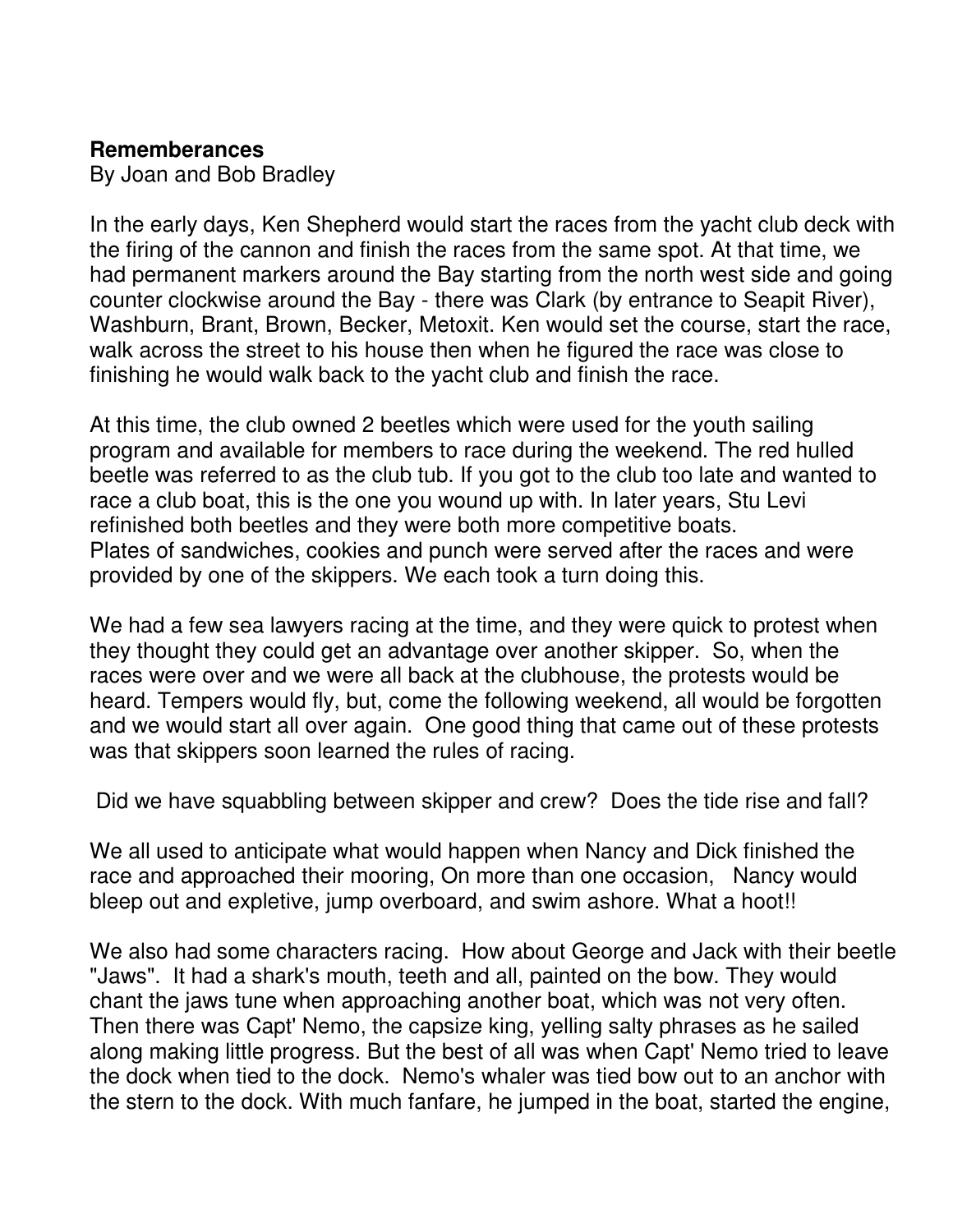untied the stern, and opened the throttle. When the boat reached the end of the bowline, it swung around violently and almost threw him overboard. Dan Shepherd and Bob Bradley fell on the dock in belly laughs - Capt' Nemo had done it again and for this he received the long cleat award!!

Holiday races, especially the fourth of July, would be raced by mothers and fathers, or past commodores. They usually featured a few boats capsizing which would be towed back to our club by Russ and Ellie White to the fanfare of much laughing and kidding. The Labor Day race on most occasions would be around Washburn's Island. You could elect to go either way (down Seapit River or down the Bay and around) and that was the strategy. We also had the Marion Norris Eastman memorial post season race. This could be around the island race or race down Little River to Great River to a mooring and back to the clubhouse.

Awards Day was held at the end of the season and it was a very big deal. Everything that you had been working for all season long, culminated on this day. The Awards Committee would polish all of the permanent trophies. They would purchase the series trophies and lay them all out on the white sheet covered ping pong table - very impressive. The club house was packed with kids and adults and the air was electrified. This was truly a happy tribute to all of the WBYC skippers and crew!

Here are the WBYC skippers and crews while Joan and I were racing beetles.

Neil Bennett and Andrea Bennett Beckie Gakidis and George Gakidis Bob Bradley and Joan Bradley Nancy Zalenski and Dick Zalenski Jerry Galick and Jan Galick Dan Shepherd and Denise Shepherd Jeff Converse Bill Strauss and Joy Durell Jean Riley Miller and Gardner Miller Lee Savery and Dick Savery George Wise and Jack Hamilton Fran Shepherd and Cindy Limberakis Cindy Limberakis and Denise Shepherd John(Capt' Nemo)Ostrom Jeff? and Kirsten Kennette